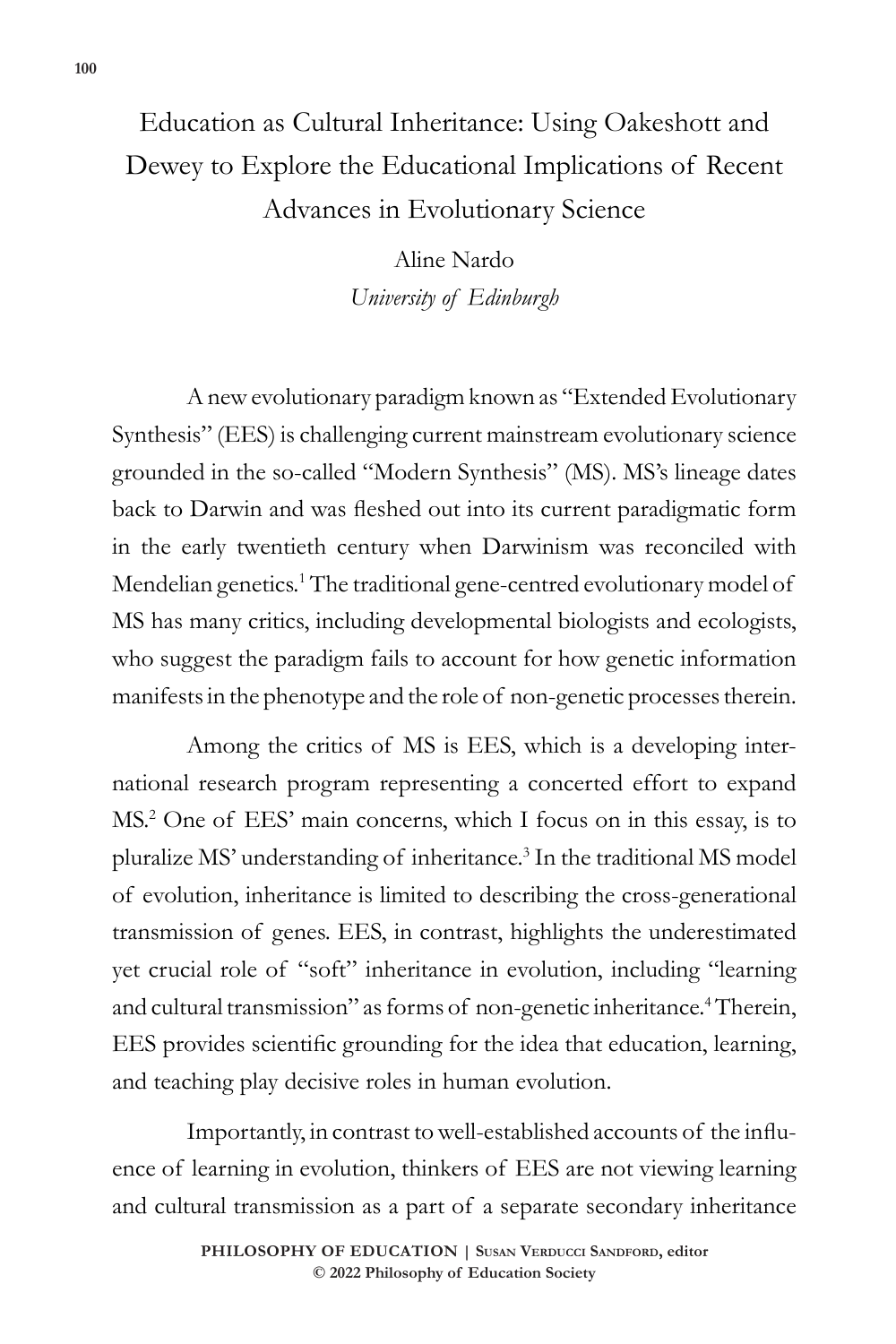system working on top of the primary genetic inheritance system. Instead, they are seeking to integrate the two into a broader, holistic understanding of inheritance. Such a perspective views biological evolution and cultural evolution not as separate processes with a certain overlap but highlights the ways in which cultural transmission and social learning influence evolutionary processes writ large, including the ways in which species evolve genetically.<sup>5</sup>

EES' perspective on inheritance provides a new scientific perspective on education and teaching as forms of "cultural inheritance" with potentially significant impact on the evolutionary trajectory of human culture, society, and even biology. But what does it mean to define education, and teaching in particular, as "cultural inheritance" today? To answer this question, this essay examines the examples of two educational philosophies that foreground some of the core ideas of EES, including its conception of "education as cultural inheritance:" Michael Oakeshott and John Dewey.

Oakeshott and Dewey are interesting for the purpose of this essay's analysis because they do not use the term "inheritance" metaphorically but as part of a larger evolutionary framework. Furthermore, Oakeshott and Dewey represent two philosophies of education that are typically discussed in juxtaposition: the initiation-focused education of Oakeshott versus the experience-centred education of Dewey. Discussing them comparatively, with respect to their distinct understanding of the inheritance function of education, allows me to explore a broader spectrum of meaning potentially attributable to the notion of "education as cultural inheritance."

This essay also asks: Why might it be worth examining EES' perspective in the philosophy of education? The examples of Dewey and Oakeshott show that to think of education as a form of cultural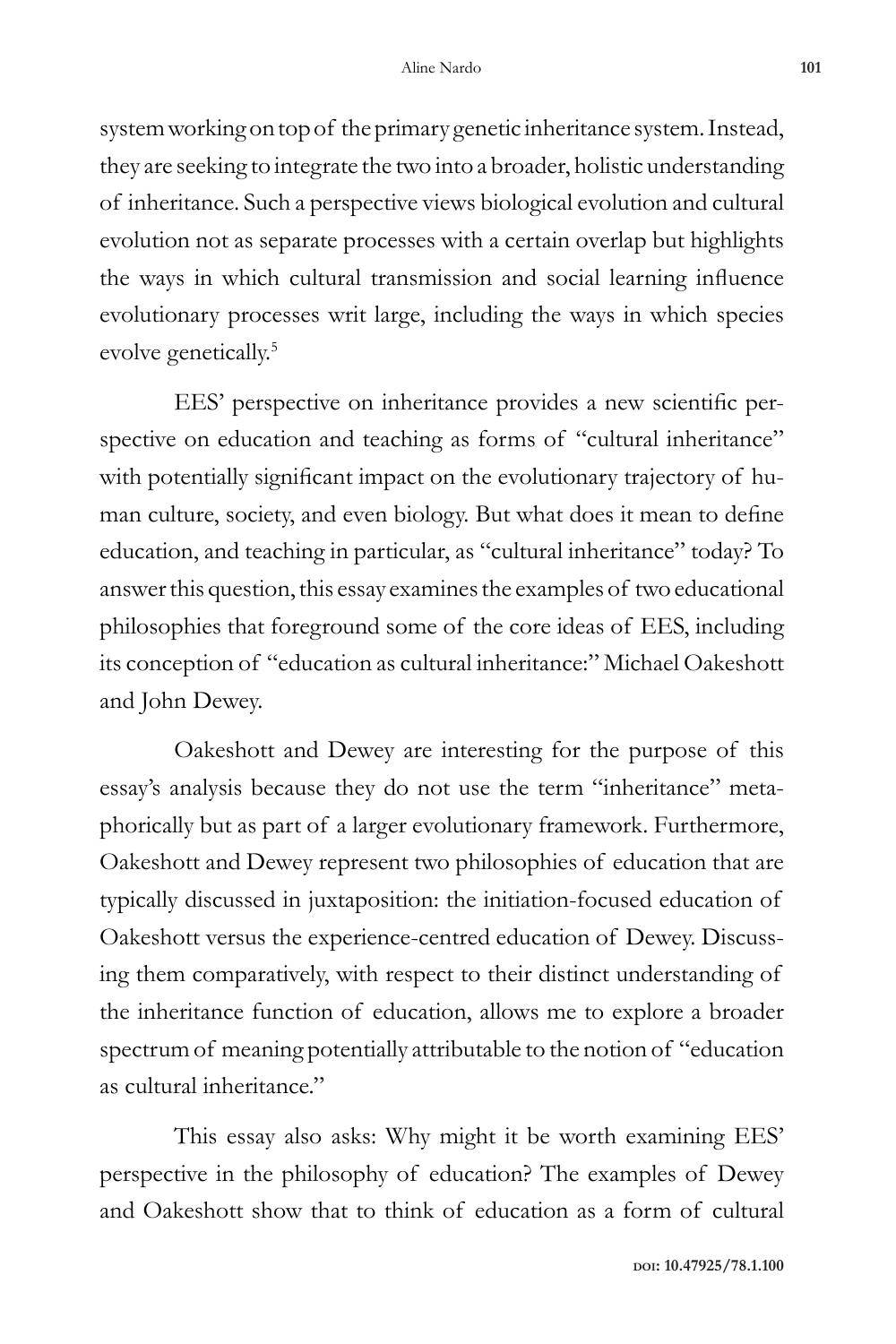transmission is not a new idea. What potentially warrants attention about EES' articulation of "cultural transmission" as a form of evolutionary inheritance is the potential power it assigns to teaching and the scientific foundation it offers to support such a view. Teaching, in EES' perspective, is part of our inheritance, working alongside our DNA, shaping who we become as individuals and a species. EES proposes that different forms of inheritance do not merely work in parallel but are interconnected, thus implying that education does not only shape "cultural evolution" but also evolution writ large. This is a potentially interesting perspective with which to discuss the nature and purpose of teaching that stands in contrast to other recent discourses that have reduced the role of teaching to the efficient attainment of predefined performance outcomes.

Parts one, two, and three of the essay detail Oakeshott's and Dewey's particular concepts of "education as cultural inheritance" and discuss them comparatively. Part four discusses the essay's findings and reflects on some of the implications of EES' concept of "education as cultural inheritance" for the philosophy of education.

## OAKESHOTT'S "INHERITANCE AS INITIATION" PERSPECTIVE

Oakeshott describes being human as a "historic" rather than "natural condition:"<sup>6</sup> "Each of us is self-made," he writes, "but not out of nothing, and not by the light of nature."<sup>7</sup> What makes us human – and makes us *as* humans – is not a human essence or "the flowering of a settled potentiality" but our ability to make history and to transmit it across generations through learning (*EF*, 45): "Every human being is born an heir to an inheritance to which he can succeed only in a process of learning."8

Oakeshott articulates a particular understanding of culture not as material artifacts but as a plethora of "human achievements" such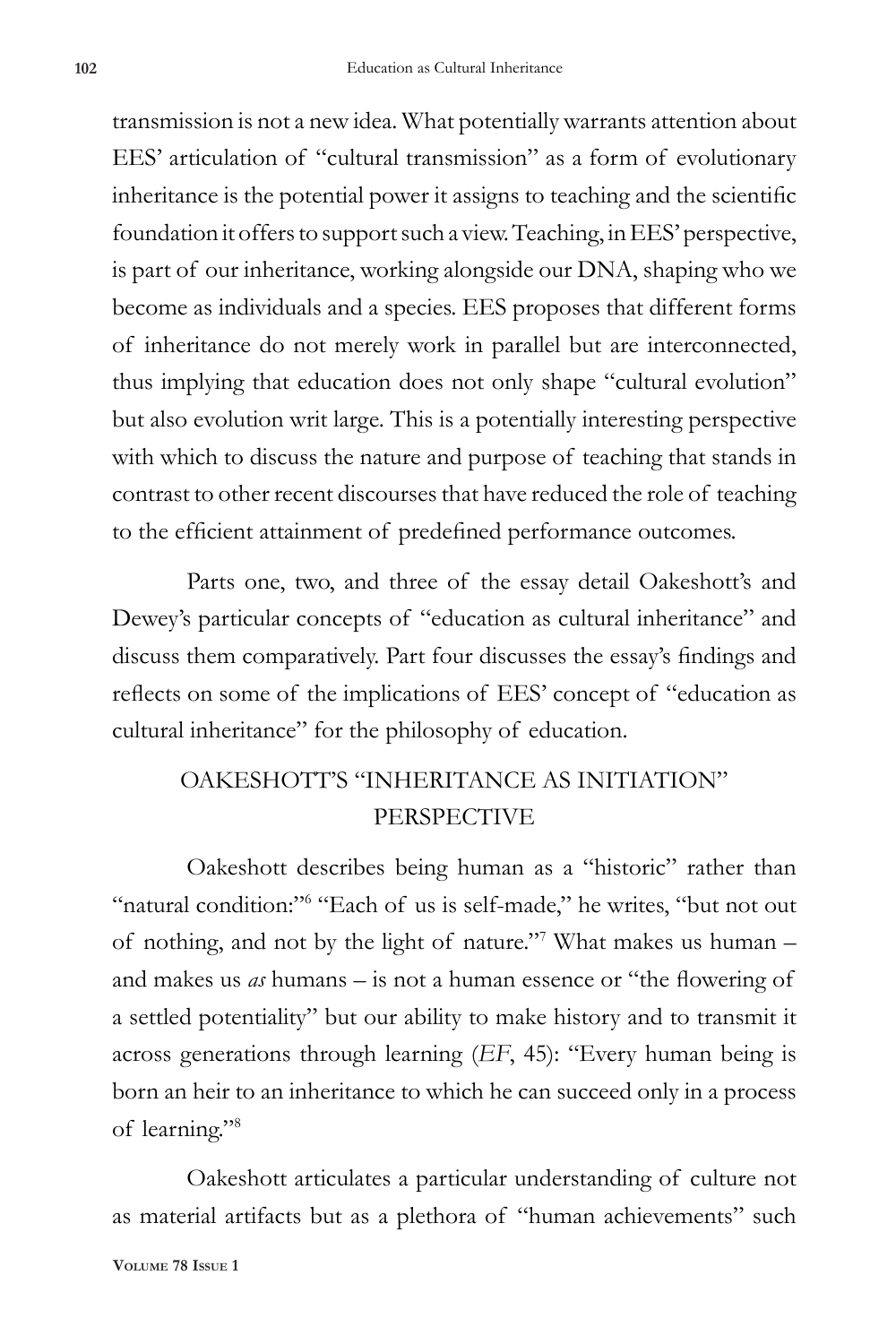as "feelings, emotions, images, visions, thoughts, beliefs, ideas, understandings, intellectual and practical enterprises, languages, relationships, organizations, canons and maxims of conduct, procedures, rituals, skills, works of art, books, musical compositions, tools, artefacts and utensils" (*LT*, 45). According to Oakeshott, to be "initiated into" and to inhabit this "world of facts, not 'things'" is what it means to be human (*EF*, 73; *LT*, 45).

Oakeshott defines initiation as "a specific transaction . . . between the generations of human beings and postulants to a human condition in which new-comers to the scene are initiated into" (*EF*, 43). Oakeshott ties on to the liberal education tradition. Like other thinkers of that tradition, he takes issue with an education that is "liberated also from an immediate concern with anything specific to be learned" (*PL*, 32). Like R.S. Peters,<sup>9</sup> who argued it is "absurd to think that procedures can be handed on without content," Oakeshott rejects the idea of an education aimed at abstract skills. A complex society, says Oakeshott, is built on knowledge and understanding, which "is to be encountered, for the most part, in books and human utterances" (*EF*, 48).

Following Oakeshott, education ought to be concerned primarily with the immaterial inheritance of a world "not of physical objects, but of occurrences which have meanings" (*EF*, 44). The inheritance of these occurrences relies on a particular kind of educational transmission aimed not at passive incorporation and regurgitation but "self-identification" and "self-understanding" through the reflective engagement.

Oakeshott emphasizes that the inheritance function of education goes beyond a mere "passing on" of culture. Human self-understanding is "inseparable from learning to *participate* in what is called 'culture,'" which is not just a selection of cultural artifacts but a richness of "unfinished intellectual and emotional journeyings, expeditions now abandoned but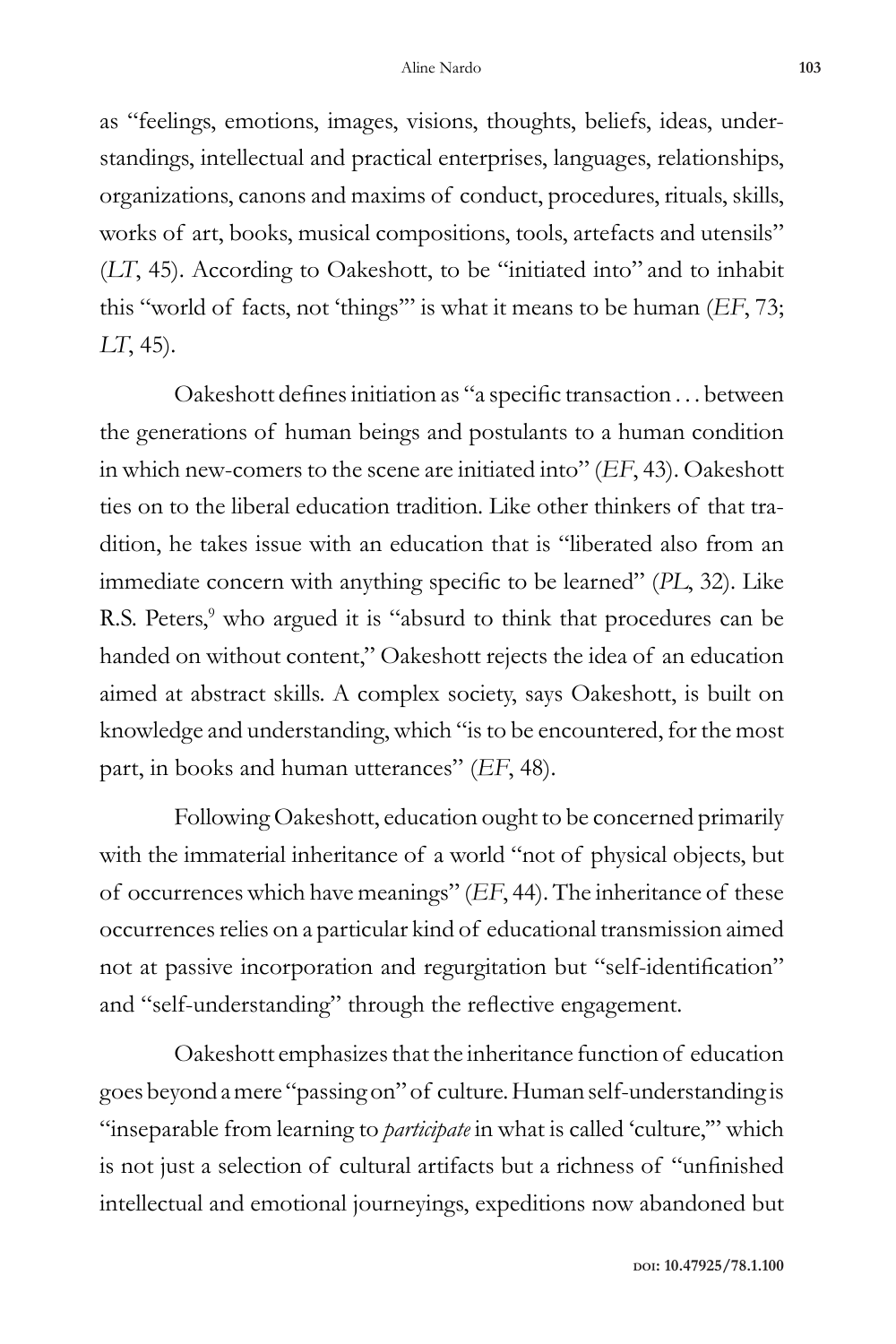known to us in the tattered maps left behind by the explorers" (*PL*, 28, emphasis mine). Culture, Oakeshott says, "reaches us, as it reached generations before ours, neither as long-ago terminated specimens of human adventure, nor as an accumulation of human achievements we are called upon to accept, *but as a manifold of invitations to look, to listen and to reflect*" (*PL*, 29, emphasis mine). Through the reflective engagement with material and immaterial expressions of culture we are "called upon" to relate to the past and present of human experience (*PL*, 29). This is how we become ourselves and become human: "To be without this understanding is to be, not a human being, but a stranger to the human condition" (*EF*, 45).

An education understood as an "invitation" to engage with culture is more than a process of "acquiring, storing and retrieving useful information" (*PL*, 21). To inherit culture, Oakeshott argues, "is not acquiring a stock of ready-made ideas" (*EF*, 46). It is an inheritance understood as "reflective engagement" aimed at the recognition of oneself as part of the human species "by seeing [oneself] in the mirror of an inheritance of human understandings."10 The educational inheritance of culture, following Oakeshott, is "self-conscious engagement . . . a self-imposed task inspired by the intimations of what there is to learn . . . and by a wish to understand" (*PL*, 22). It is necessarily connected to understanding and using that understanding in the world in a self-determined manner. Learning is not maturation. It is not the discovery of "things" but the transformative confrontation of and engagement with "expressions of human thoughts and emotions" (*PL*, 23).

Oakeshott problematizes an understanding of education aimed primarily at the integration of the new generation into existing social and economic demands. The aim of education, he writes, is not to "produce performers of 'social' functions" (*EF*, 60). Instead, Oakeshott articulates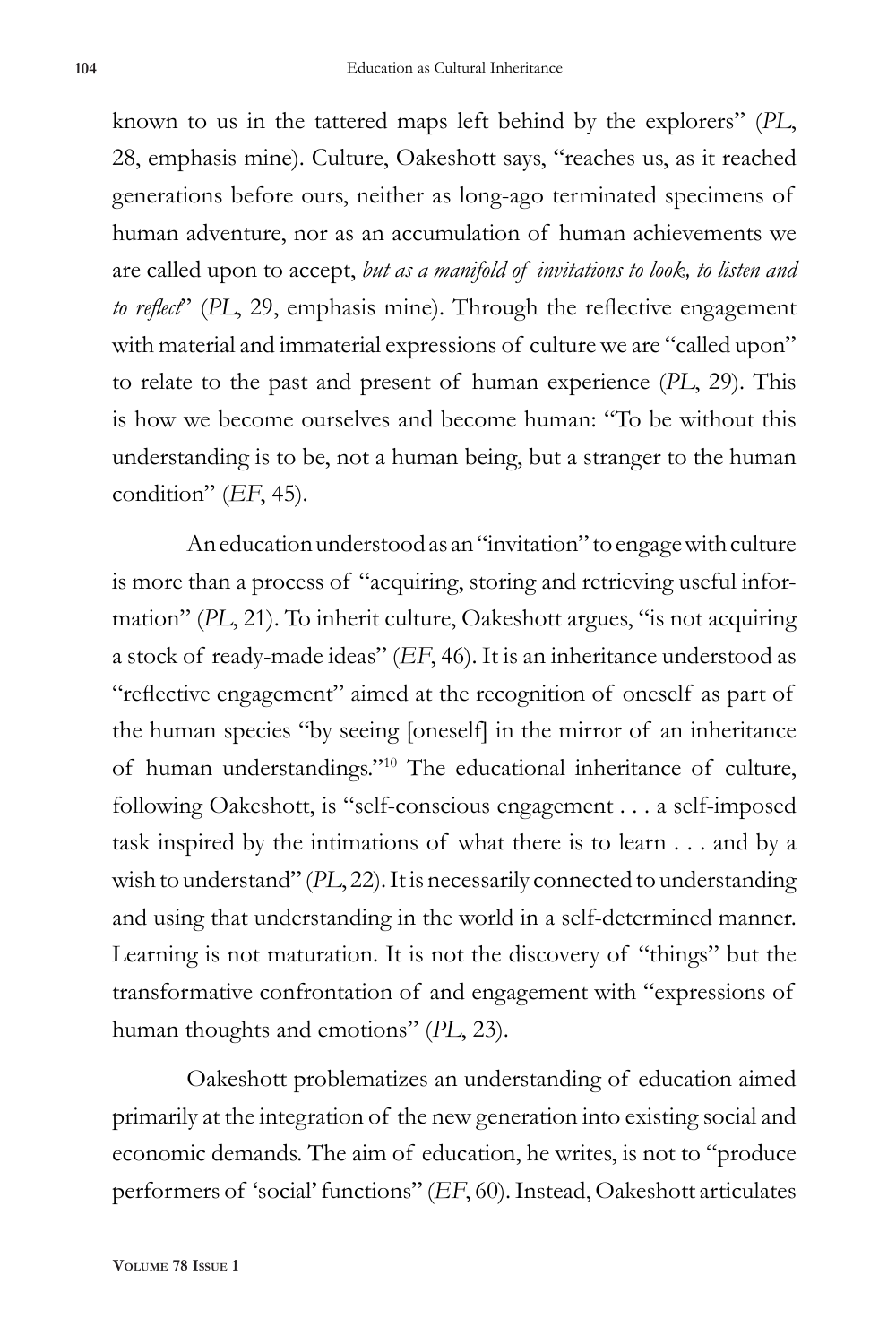a concept of education as initiation that is detached "from the distracting business of satisfying contingent wants" (*PL*, 28).

## "INHERITANCE AS SOCIAL CONTINUITY"– DEWEY'S PHI-LOSOPHY OF GROWTH

As a starting point for his philosophy of education, Dewey observes the key role of education in ensuring the "social continuity of life."11 "Education, and education alone, spans the gap" between the generations, he emphasizes (*DE*, 7).

Dewey was a thinker ahead of his time who foreshadowed key aspects of EES' understanding of evolution. In his writings we come across articulations of organisms purposefully turning their surroundings "into means of [their] own conservation" (*DE*, 5), evoking EES' "niche-construction theory."<sup>12</sup> Dewey also anticipated EES' work on "inclusive" inheritance when he argued that the continuity of human life relies on different forms of "renewal": 13 society "exists through a process of transmission quite as much as biological life" (*DE*, 7), Dewey writes.

Dewey describes the inheritance function of education not merely as the passive adjustment of the new generation to the status quo. Rather, he understands it as an active process of mutual growth by experience, in which the individual learns from interacting with – and purposefully acting upon – her environment and transforms the environment in turn.14 Based on his focus on experiential learning, Dewey argues that "we never educate directly, but indirectly by means of the environment" (*DE*, 24). He emphasizes the key role of experience "by various agencies, unintentional and designed" as a vital addition to the transmission of knowledge in formal education settings (*DE*, 15). "The very process of living together educates" (*DE*, 10), he maintains. Dewey urges us to pay attention to and take care of the opportunities for communication and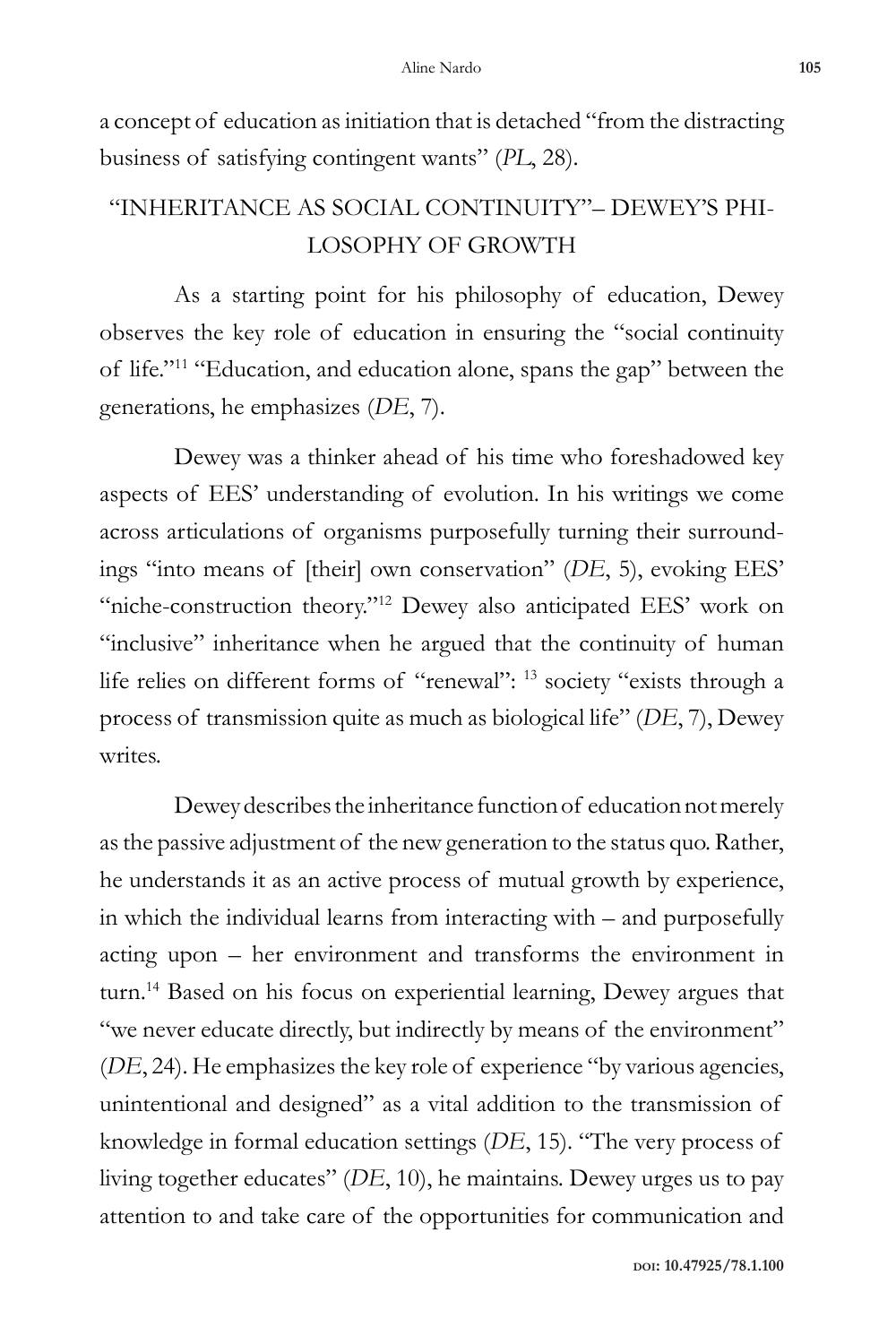democratic exchange offered by society at large, or, as Dewey calls them, "the conditions of growth" (*DE*, 15).

Despite his emphasis on the educative nature of everyday interaction, Dewey assigns an important role to formal education in the transmission of culture: "Whether we permit chance environments to do the work, or whether we design environments for the purpose," he writes, "makes a great difference" (*DE*, 24). Complex societies are built on an enormous accumulation of historical knowledge stored in written symbols. School receives the task to "insure adequate transmission" of these resources that "cannot be picked up in accidental intercourse with others" by providing a "simplified environment."

This "simplified environment" is not merely a distillate of human culture but is based on a selection of cultural features that "make for a better society" and promote the elimination of "unworthy features" (*DE*, 25). This means that, for Dewey, schools have a dual role in the transmission *and* transformation of culture by providing opportunities for meaningful experiences afforded by carefully selected and curated environments. Dewey preceded Oakeshott's emphasis on immaterial expressions of culture as crucial parts of our cultural inheritance: "With the renewal of physical existence goes, in the case of human beings, the re-creation of beliefs, ideals, hopes, happiness, misery, and practices" (*DE*, 6). Thus, for Dewey, education is not just about passing on cultural artifacts and practices but also about initiating "seemingly alien beings" into the intangible aspects of what it means to be human (*DE*, 15).

#### COMPARING OAKESHOTT AND DEWEY

Although Oakeshott and Dewey are typically associated with opposing educational philosophies, there are obvious parallels between the two.15 A comparison of the two thinkers with regard to their concepts of "education as cultural inheritance" confirms this.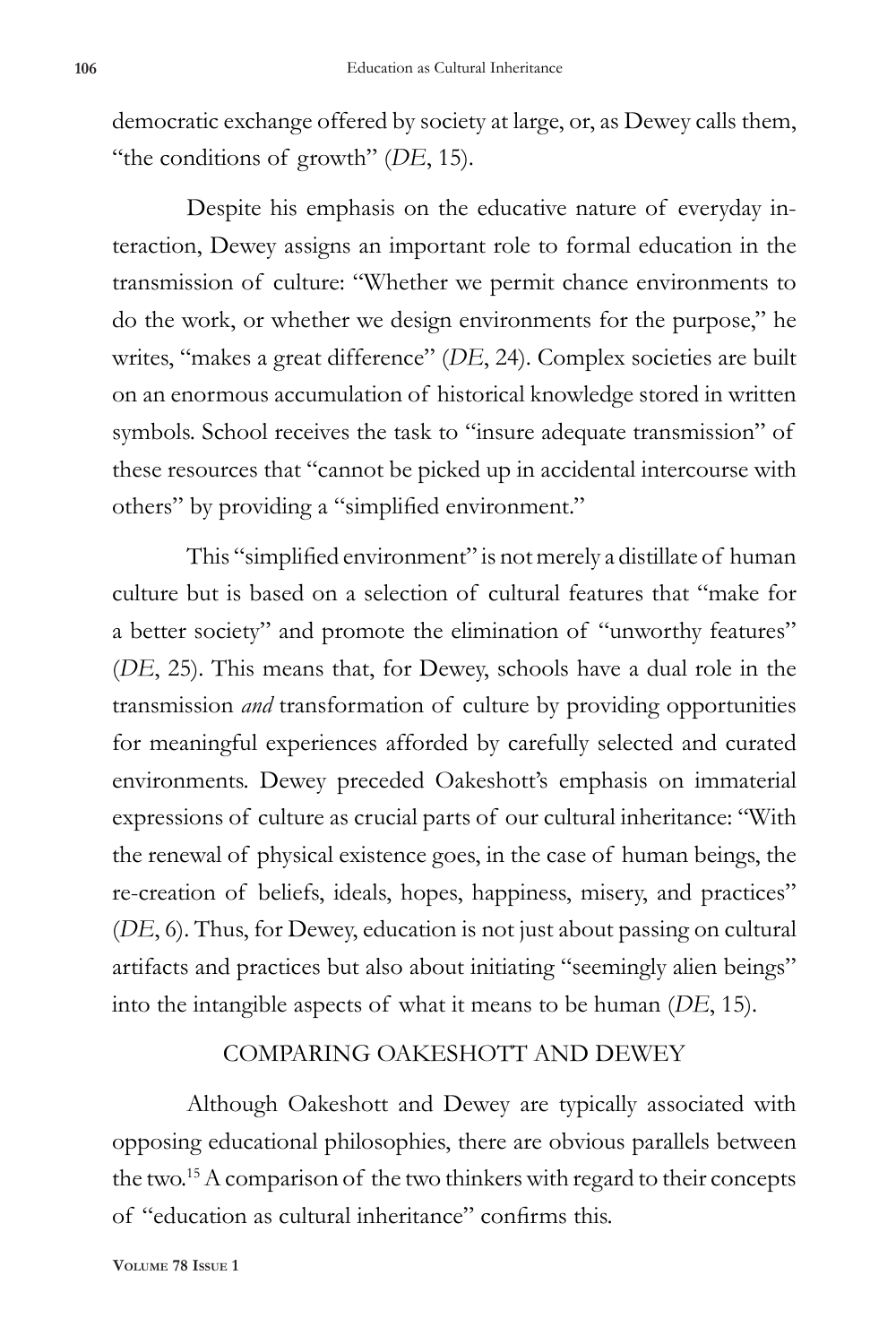Oakeshott and Dewey both think of education as necessitated by the facts of mortality and birth. Education makes us human and enables us to create social and cultural continuity across generations. Both understand "cultural inheritance" not as a mere "passing on" of cultural artifacts but as the continuation of an ongoing and open-ended "conversation of mankind" in which culture is both transmitted *and* transformed. Adaptation, Dewey says, "is quite as much adaptation of the environment to our own activities as of our activities to the environment" (*DE*, 53). Similarly, Oakeshott emphasizes that education must not be confused with an "accommodation to circumstances" (*EF*, 74).

Based on this, Oakeshott and Dewey develop relational concepts of experience and learning not as a gradual adjustment to external circumstances but as a process of mutual transformation involving the individual and her surroundings. In his essay "Learning and Teaching," Oakeshott describes learning as a "paradoxical activity" that combines "doing and submitting" (*LT*, 43), evoking striking parallels with Dewey's concept of experience as "doing and undergoing" (*DE*, 147).

There are, however, also substantial differences between Oakeshott and Dewey when it comes to their understanding of "education as cultural inheritance." First, they differ in the significance and role they assign to formal education. Dewey proposes a broad concept of education, including both formal education and educative experiences arising from everyday interaction and communication. The transmission of culture, in Dewey's view, while relying on formal education, is not limited to schools. Oakeshott, in contrast, argues that proper transmission of culture occurs "when learning becomes learning by study, not by chance, in conditions of direction and restraint." He defines "education, properly speaking" only as "deliberate initiation of a new-comer into a human inheritance of sentiments, beliefs, imaginings, understandings and activities" (*LT*,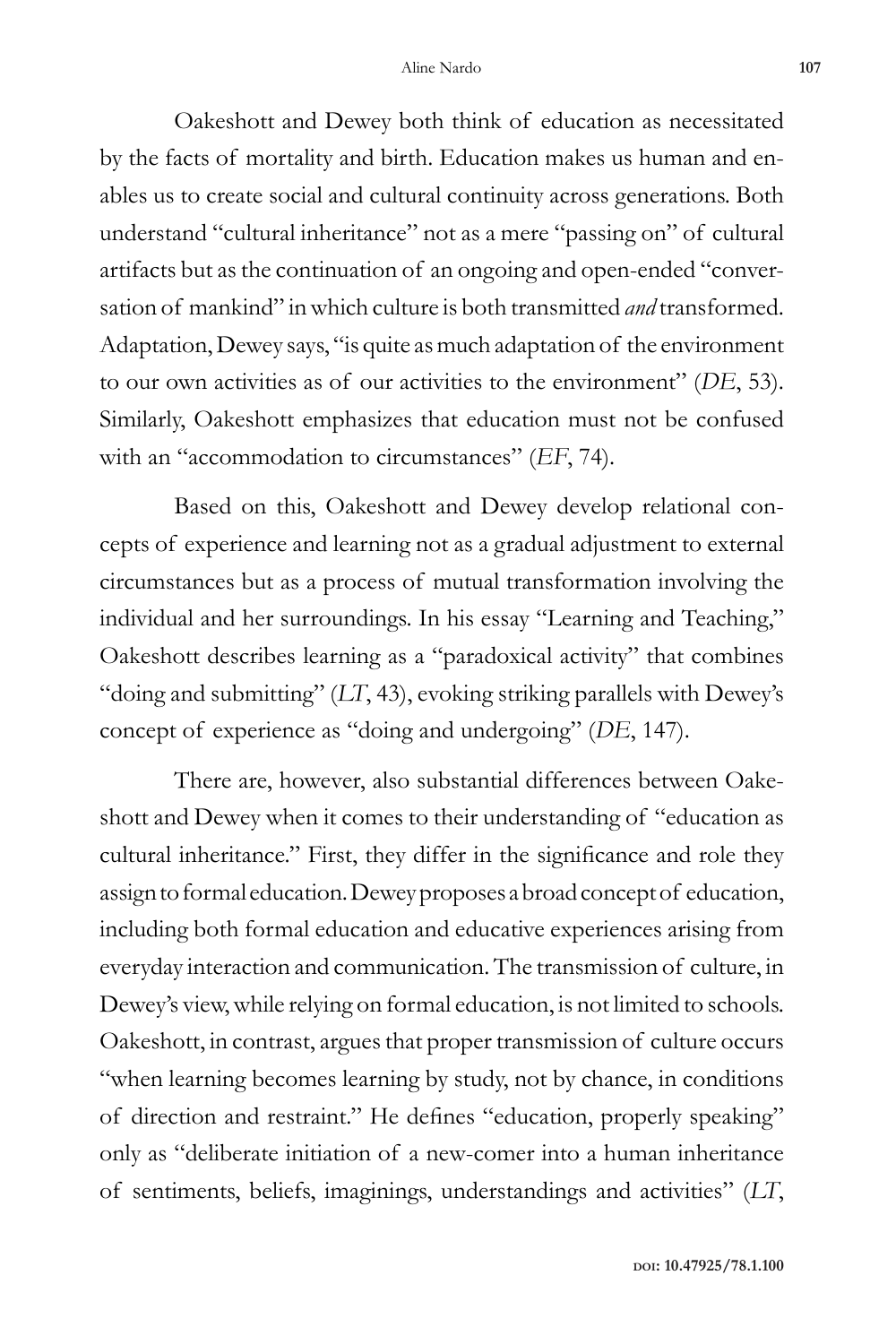48).

Second, Dewey and Oakeshott disagree on what schools should be for. Oakeshott emphasizes the particular task of "schooling" to provide opportunities for engagement with expressions of culture that are "not immediately connected with the current wants or 'interests' of the learner" (*LT*, 48). For Oakeshott, school is a place that offers "engagement to learn something in particular." Learning in school is not incidental; it is "a specified task [being] undertaken and pursued with attention, patience and determination." Schools, in Oakeshott's view, are supposed to "emancipate" the learner "from the limitations of his local circumstances and from the wants he may happen to have acquired" (*PL*, 24).

Dewey, in contrast, defines learning as the "discovery of the connection of things" based on experience. Educative experiences, following Dewey, necessarily tie on to previous experiences, enabling the individual to perceive "relationships and continuities" between past and current experiences (*DE*, 148). However, good teaching, Dewey emphasizes, "appeals to established powers" while also challenging the individual toward new ends-in-view. 16 A Deweyan notion of growth, to use the words of Naoko Saito, is about "growth in expanding circles."17 To enable the individual to make reflective connections between past and present experiences – that is, to grow – new experiences have to be connected to previous experiences. Thus, in contrast to Oakeshott's argument that formal education must be detached from the immediate experiences and interests of the individual, Dewey argues that experiences have to be embedded in the individual's life context in order to be educative. He writes, "An educational aim must be founded upon the intrinsic activities and needs . . . of the given individual to be educated" (*DE*, 115).

Third, Dewey and Oakeshott draw pronouncedly different con-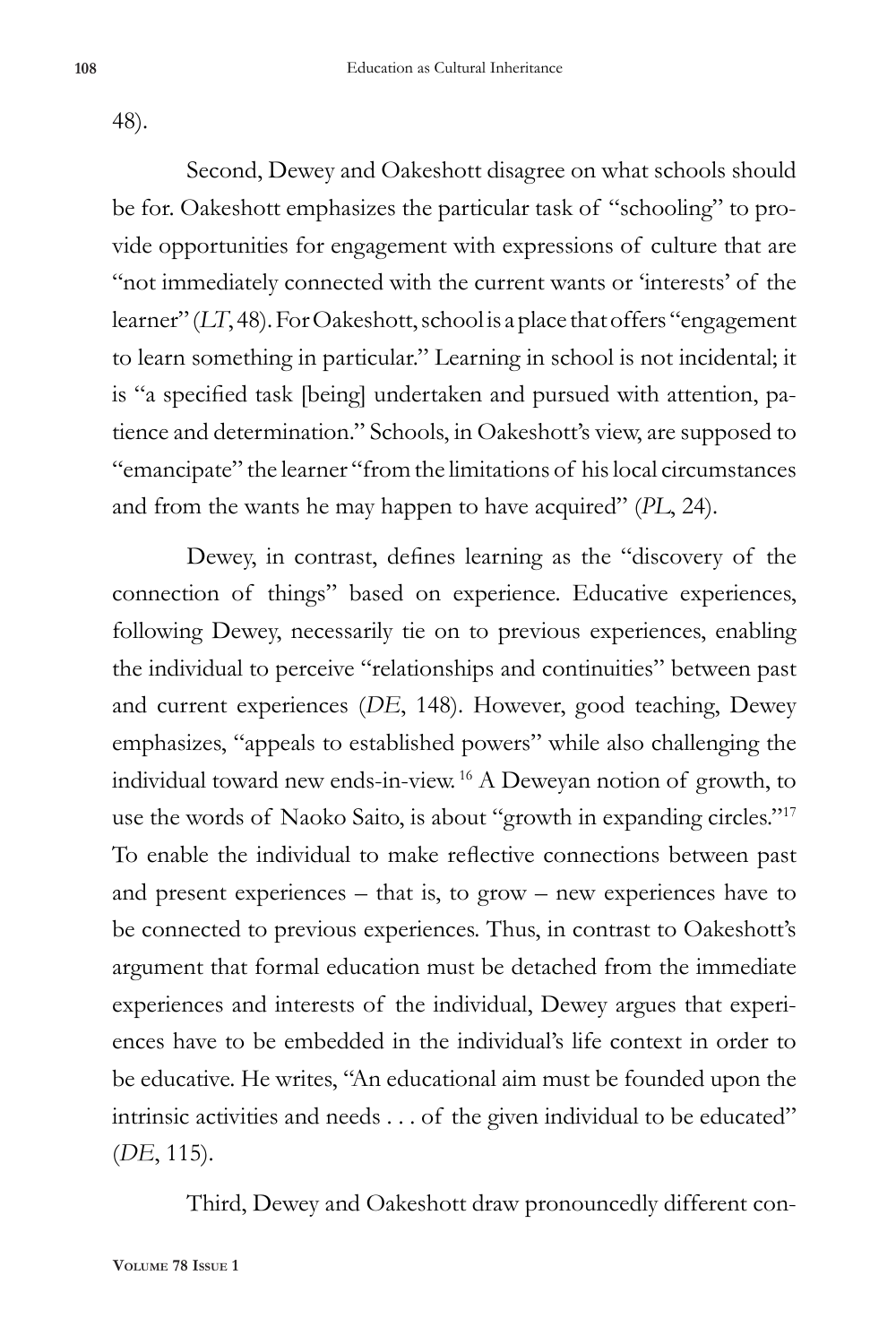clusions regarding the role of the teacher. Dewey thinks that education happens indirectly, via the environment. Education, he argues, is concerned with the direction of experiences, "not with creating them."18 Oakeshott, in contrast, argues that if teaching is reduced to the preparation of educational environments, teachers will be "mute presences, as interior decorators who arrange the furnishings of an environment and as mechanics to attend to the audio-visual apparatus" (*EF*, 53). Dewey would most definitely resist Oakeshott's description of educational environments as a form of "interior decoration." Nonetheless, he conceptualizes teachers as "mediators of experience,"19 which contrasts with Oakeshott's understanding of the teacher as a "master" who has something "to impart," as a "custodian of that 'practice' in which an inheritance of human understanding survives and is perpetually renewed in being imparted to newcomers" (*EF*, 50).

Fourth, Oakeshott and Dewey have different understandings of the role of knowledge in education, what knowledge should be taught, and how it should be taught. Dewey likens education to the process of scientific inquiry. Rather than teaching science as a subject-matter, he argues it should be taught as a method of knowledge production.<sup>20</sup> Oakeshott opposes an education grounded in an empiricist understanding of knowledge as derived "solely from the experience and observation of 'things'" (*EF*, 55). He believes it overemphasizes accidental discovery produced by interest-directed experimentation and neglects the need for curriculum and the "intangible" aspects of human inheritance, such as morality, sentiment, and beliefs. Oakeshott takes issue in particular with a concept of learning as an incidental occurrence, "a by-product of 'discovery'" (*EF*, 55). In schools, he argues, the student should be "animated, not by the inclinations he brings with him, but by intimations of excellences and aspirations he has never yet dreamed of " (*EF*, 49). What is taught in schools should not be determined by current usefulness or immediate relevance. Rather, he writes, "an inheritance will contain much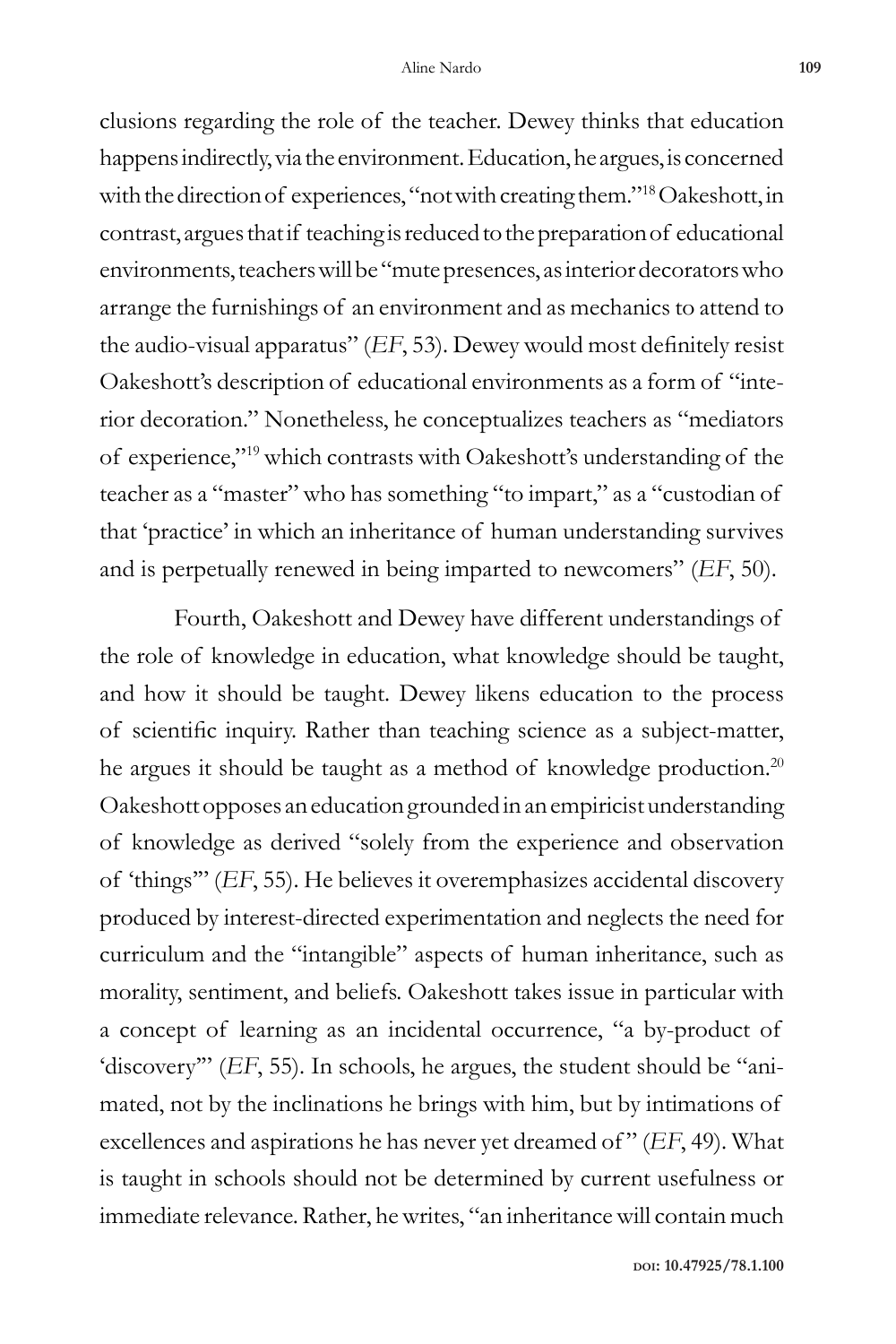that may not be in current use, much that has come to be neglected and even something that for the time being is forgotten" (*LT*, 48).

#### DISCUSSION

In this essay, I have analyzed and compared Oakeshott's and Dewey's concepts of "education as cultural inheritance" to clarify the philosophical implications of this notion, which has recently been popularized by proponents of EES. In this section, first, I will discuss the potential significance of Oakeshott for the philosophy of education today. This will include some remarks about potentially fruitful insights gained from a conversation between Oakeshott and Dewey. Second, I will interrogate why we should engage with the perspective of EES in the philosophy of education and what possible implications of such an engagement are.

When discussing the idea of "education as cultural inheritance," the question beckons: How can we meaningfully discuss "culture," and how can we transmit it today? Perhaps more than ever, it is vital to re-examine the idea of "canon," and radically reform long-held perspectives about "dominant culture" in educational discourses and institutions. Curriculum reforms alone cannot "bring liberal education into harmony with the prevailing vision of what it ought to be:"<sup>21</sup> a provider of a coherent and broad non-vocational education for everyone. Instead, new forms of thinking about "culture" and its inheritance are required. The self-proclaimed conservative Oakeshott might seem like a strange contender for the task of renewing the liberal education tradition for today. However, I argue that it might be worth interrogating further the potential contribution of Oakeshott's concept of "education as cultural inheritance" – which he defines not just as the passive "passing on" of "dominant culture" but as an "ongoing conversation of mankind" – to such a project.<sup>22</sup>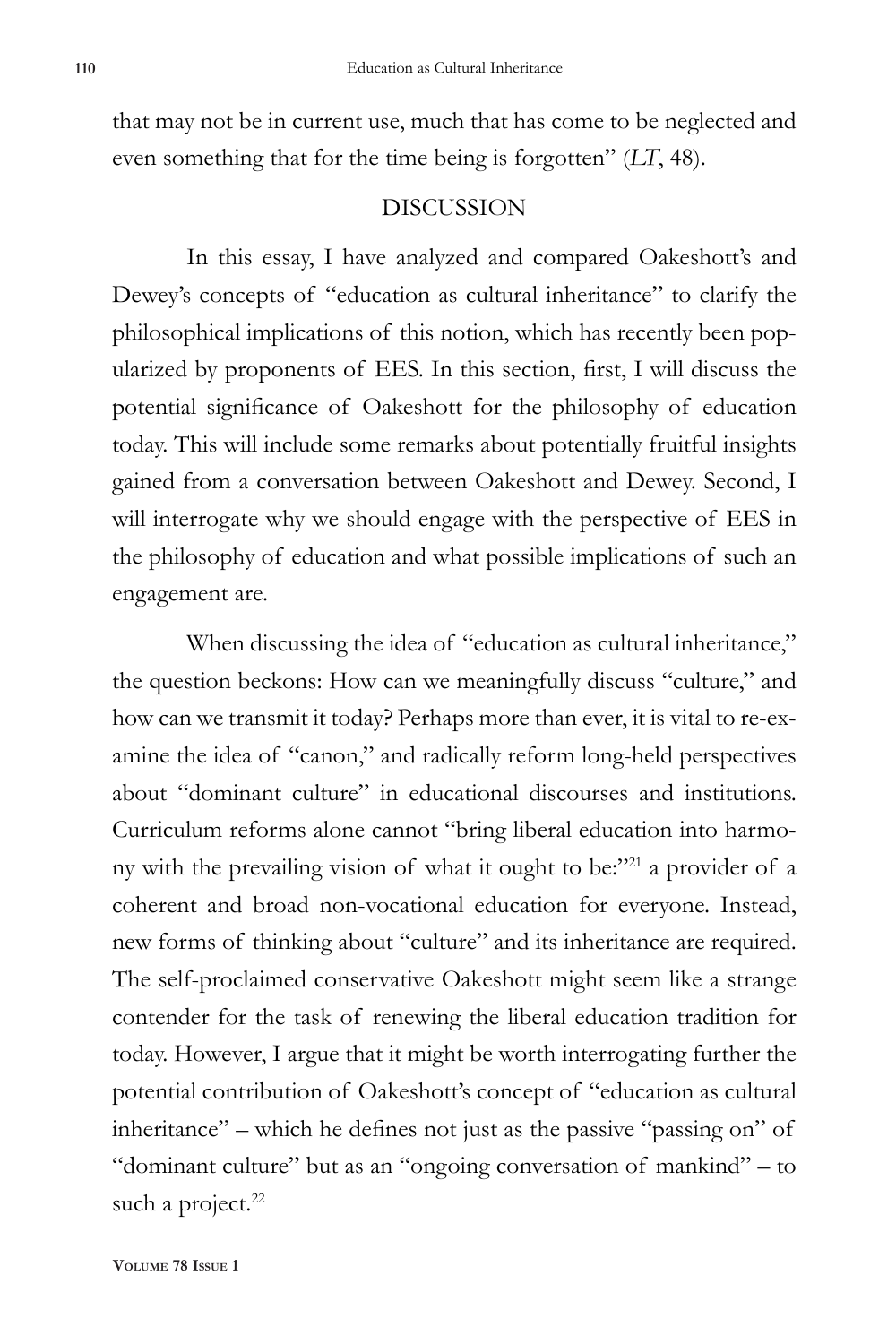Oakeshott's concept of education as the transformative engagement with "expressions of human thought and emotion" could be challenged for the same reason as Dewey's idea of developing "shared meaning" through communication: the lack of a common language that would allow us to establish consensus about what we value and wish to pass on across generations. Such a challenge is grounded in an understanding of education in which a stable consensus is a prerequisite. For both Dewey and Oakeshott, however, consensus is the unattainable ideal motivating us to continue to listen to each other and express ourselves, which itself constitutes the process of education.

Such an idea of education, as recently readdressed in the *Manifesto for a Post-Critical Pedagogy*, 23 despite recognizing the unattainability of stable consensus, must be grounded in a belief in the possibility of mutual understanding and "an affirmation of the value of what we do in the present and thus of things that we value as worth passing on."24 Affirmation, following a post-critical pedagogy, means a commitment to love, care for, and protect what we value in the world, rather than succumbing to an immobilizing "cynicism and pessimism."25 The required optimism and affirmative commitment can certainly also be found in Dewey, who was unafraid of value judgments about worthy elements constituting positive educational environments. What is different and potentially interesting about Oakeshott's understanding of education as transformative engagement with "expressions of human thoughts and emotions" is that it mirrors the recent advocacy of a post-critical pedagogy to find new ways of defending "subject matter" with the purpose of "initiating the new generation into a common world."26 However, to be a useful perspective with which to discuss "subject matter" and "canon" today, as pointed out by Maxine Greene, Oakeshott's educational "conversation" must include "women's voices, working class voices, the voices of the oppressed."27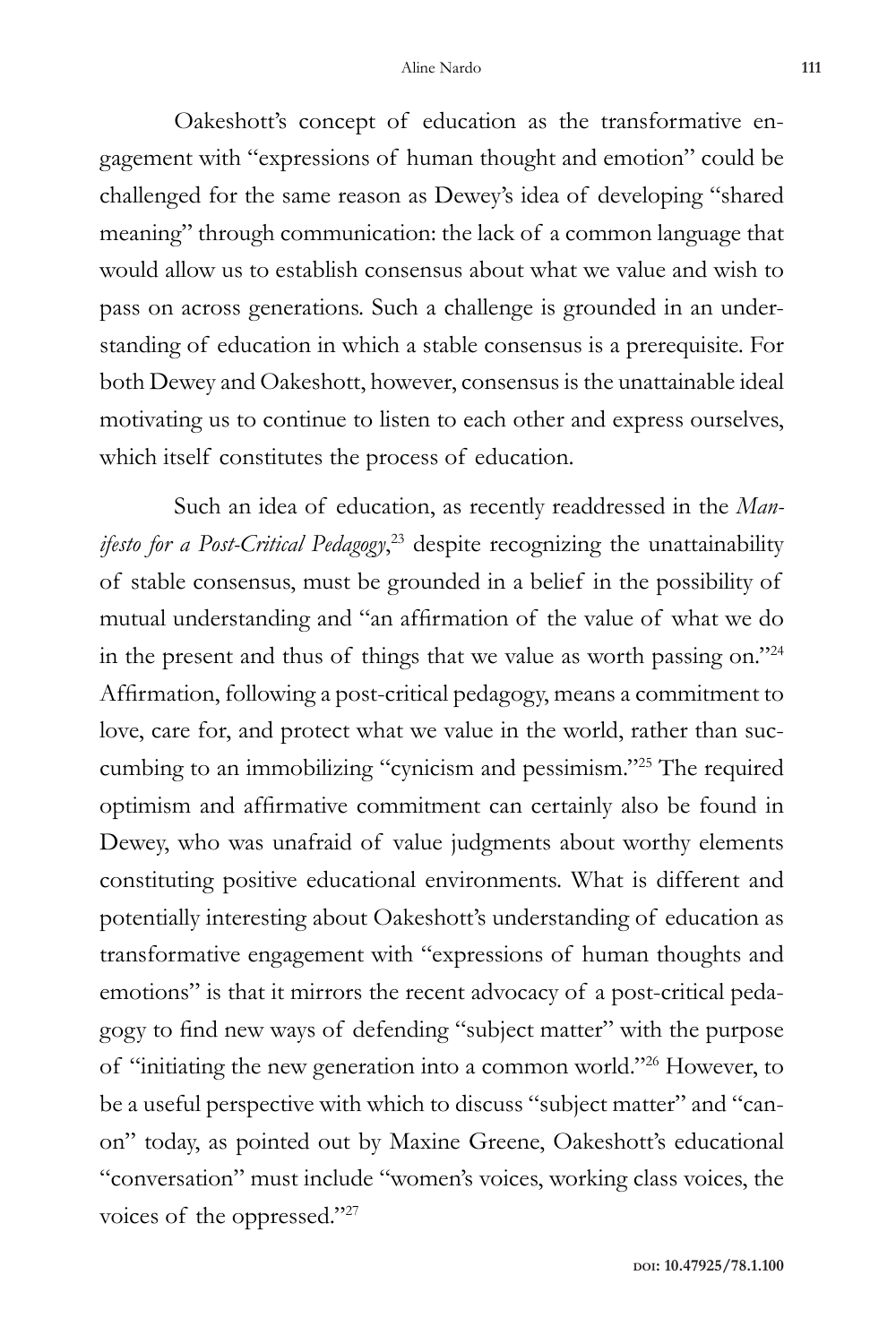Finally, given the fact that in the philosophy of education we already have philosophical frameworks expounding the idea of "education as cultural inheritance," why should we pay attention to EES in the philosophy of education?

First, historically, evolutionary ideas have had a significant and often underappreciated influence on educational thinking. These influences are often discussed with a lack of nuance when it comes to disentangling how different evolutionary paradigms – for example, Darwinism or Lamarckism – have shaped educational thought.<sup>28</sup> To leave EES' clear implications to education unacknowledged hinders a critically reflective discussion.

Second, EES' perspective is worth examining for its potential to open new possibilities for discussing the role of the teacher in the educational transmission of culture. Oakeshott contemplated the profound implications of a concept of "education as cultural inheritance" for how we think about the role of teachers in human evolution. However, "teachers," he wrote, "are a modest people, and we are likely to disclaim so large an engagement into the civilized inheritance of mankind" (*LT*, 49). EES provides a new basis for Oakeshott's thesis that teachers are more significant than we generally give them credit for. EES' understanding of inheritance as both genetic *and* cultural underlines the role of education not just in cultural evolution but also in evolution writ large. By accentuating the key role of schools and teachers in evolution, EES shows potential to provide a new vocabulary for thinking about teaching and its contribution to society.

Thirdly, and perhaps most importantly, we should discuss – and expand – EES' concept of "cultural inheritance" in the philosophy of education. Not only is it underdeveloped, but it also does not provide an answer to the question: what is it that we want to, or ought to, pass on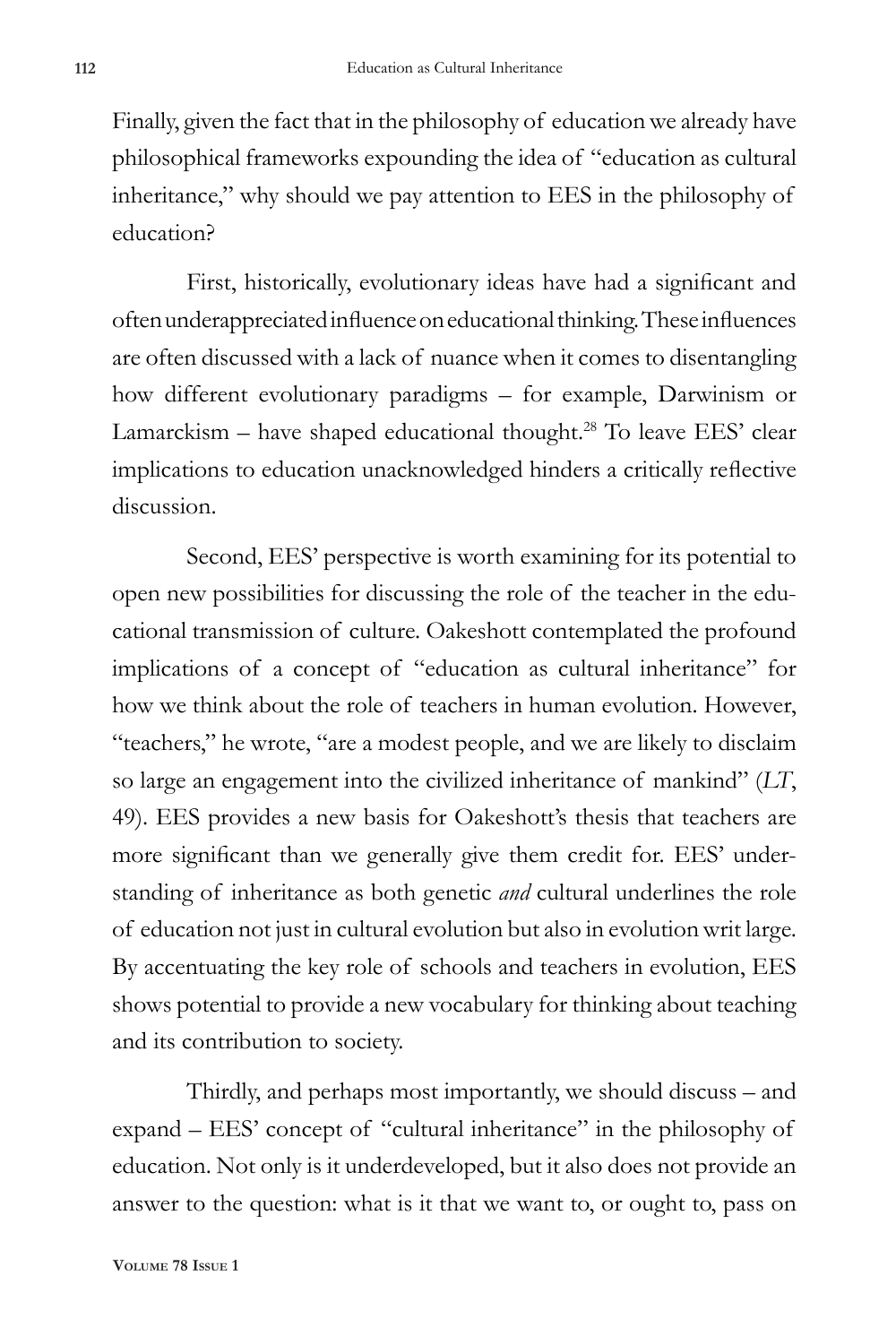through education? As pointed out by a post-critical pedagogy, if we are unable to affirm what we value, education risks becoming instrumental to other ends.29 Dewey and Oakeshott offer two contributions to such a conversation.

3 Thomas E. Dickins and Qazi Rahman, "The Extended Evolutionary Synthesis and the Role of Soft Inheritance in Evolution," *Proc.R.Soc. B* 279 (2012): 2912-2921.

4 Extended Evolutionary Synthesis, "Research Projects," https://extendedevolutionarysynthesis.com/the-project/research-projects/.

5 Andrew Whiten, "A Second Inheritance System: The Extension of Biology through Culture," *Interface Focus* 7 (2017): 20160142-20160142.

6 Michael Oakeshott, "The Engagement and Its Frustration," *Journal of Philosophy of Education* 5, no.1 (1971): 43-76, 73. This work will be cited as *EF* in the text for all subsequent references.

7 Michael Oakeshott, "A Place of Learning" (1975), in *The Voice of Liberal Learning: Michael Oakeshott on Education*, ed. Timothy Fuller (New Haven: Yale University Press, 1989), 17-42, 28. This work will be cited as *PL* in the text for all subsequent references.

8 Michael Oakeshott, "Learning and Teaching" (1965), in *The Voice of Liberal Learning: Michael Oakeshott on Education*, ed. Timothy Fuller (New Haven: Yale University Press, 1989), 43-62, 45. This work will be cited as *LT* in the text for all subsequent references. 9 R. S. Peters, *Ethics and Education* (1966; repr. London: Routledge, 2015), 53.

10 Ileana Dascalu, "Cultural Heritage and the Inheritance of Civilization: Insights from Michael Oakeshott's Reflections on Education," *Hermeneia* 21 (2018): 133-144; Oakeshott, "The Engagement and Its Frustration," 47.

 John Dewey, *Democracy and Education* (1916), in *John Dewey: The Middle Works, 1899-* , vol. 9, ed. Jo Ann Boydston (Carbondale, IL: Southern Illinois University Press, 1980), 6. This work will be cited as *DE* in the text for all subsequent references. Kevin N. Laland et al., "An Introduction to Niche Construction Theory," *Evolu-*

*tionary Ecology* 30, no. 2 (2016): 191-202.

13 Eva Jablonka and Denis Noble, "Systemic Integration of Different Inheritance

<sup>1</sup> Massimo Pigliucci, "Do We Need an Extended Evolutionary Synthesis?" *Evolution*  61, no. 12 (2007): 2743.

<sup>2</sup> Kevin N. Laland et al., "The Extended Evolutionary Synthesis: Its Structure, Assumptions and Predictions," *Proc.R.Soc. B* 282 (2007): 2743-2749.